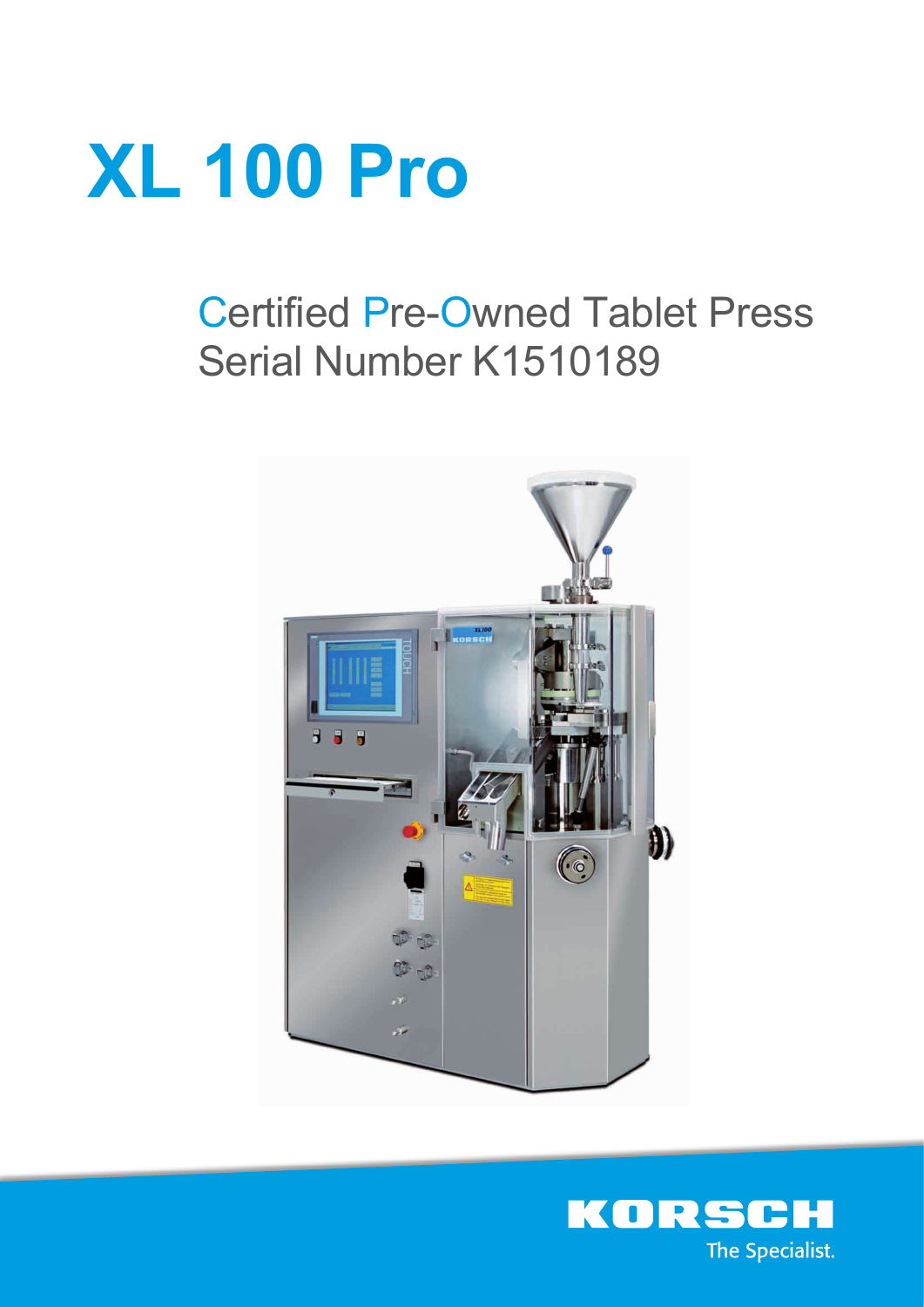

# **1. Tablet Press Description**

#### **1.1 General Description**

Certified Pre-Owned KORSCH XL 100 Pro Tablet Press, manufactured in 2010 and fully refurbished in 2022. The KORSCH XL 100 Pro is an innovative tablet press for product development, scale-up, and clinical batch production.

### **1.2 Key Features**

- 10-Station, TSM B Turret
- **Exchangeable Turret Capability**
- **Keyways in Upper Turret**
- 10 kN Precompression Capability
- 60 kN Main Compression Capability
- GMP Compression Zone
- Multi-Function Column (MFC)
- **Gravity Feeder**
- Variable Speed Force Feeder
- Real-Time Display of Average Precompression Force
- Real-Time Display of Main Compression Force
- Real-Time Display of Ejection Force
- 3-Channel Discharge Chute
- Product Hopper (5 Liter Capacity)
- **Frequency Drive on Main Motor**
- Set of Fill Cams (6 mm, 10 mm, 14 mm, 16 mm)
- Windows 10 Platform
- Allen-Bradley ControlLogix PLC Platform
- **HMI Touch Screen**
- Password Login
- **Product Recipe**



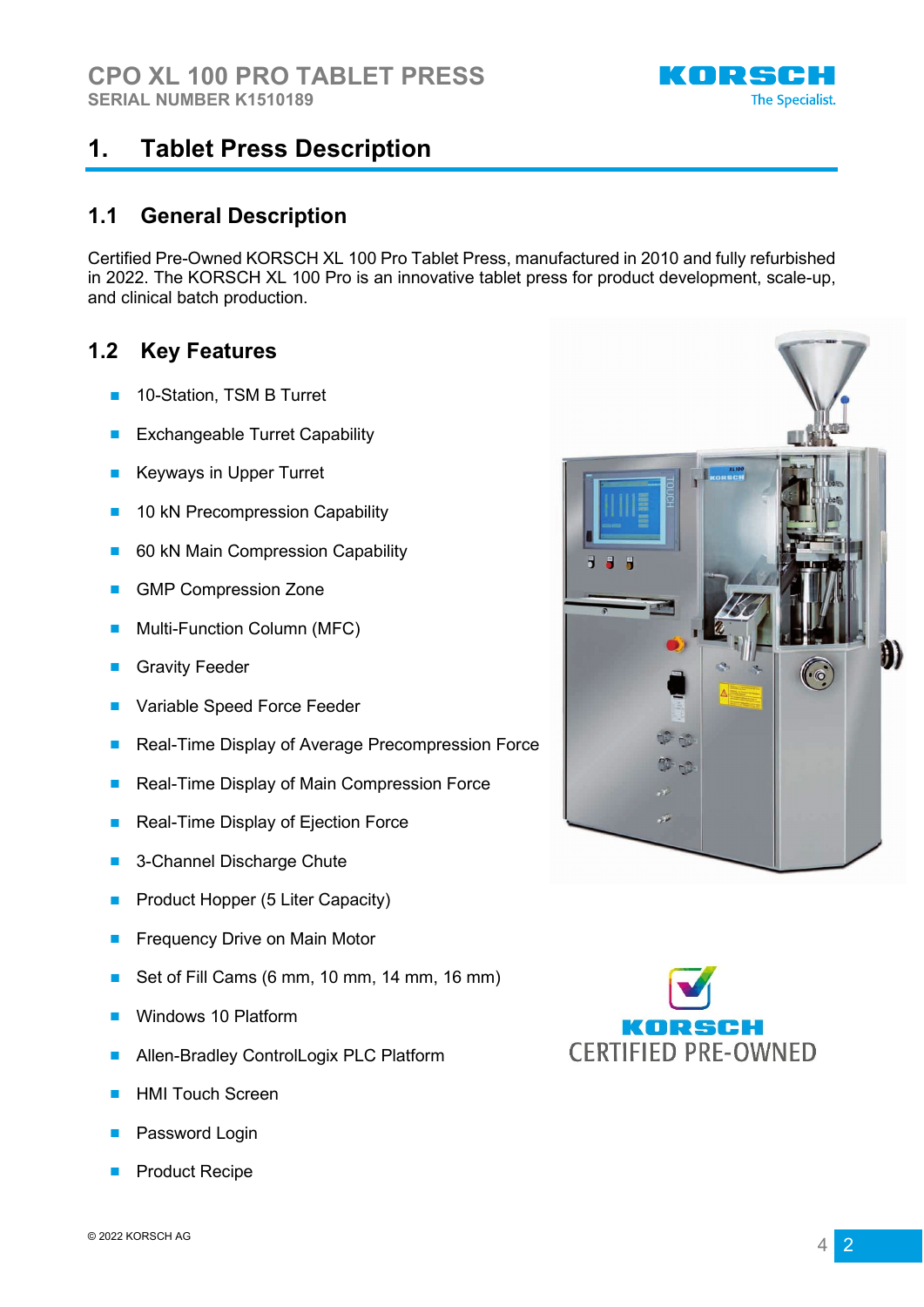

- Event Log
- Alarm and Alarm History
- Fully Compliant with 21 CFR Part 11

# **2. Machine Specifications:**

| <b>Punch Stations</b>           | 10                      |
|---------------------------------|-------------------------|
| <b>Press Tools</b>              | <b>TSMB</b>             |
| Main Compression Force          | 60 kN                   |
| Precompression Force            | <b>10 kN</b>            |
| <b>Maximum Tablet Diameter</b>  | <b>16 mm</b>            |
| <b>Press Speed</b>              | 20-120 RPM              |
| Output (Tabs/Hour)              | 72,000                  |
| <b>Pitch Circle</b>             | 118 mm                  |
| <b>Maximum Tablet Thickness</b> | 8 mm                    |
| Net Weight                      | 860 kg                  |
| <b>Main Motor</b>               | 4.5 KV                  |
| <b>Main Power Supply</b>        | 220 VAC, 3 Phase, 60 Hz |